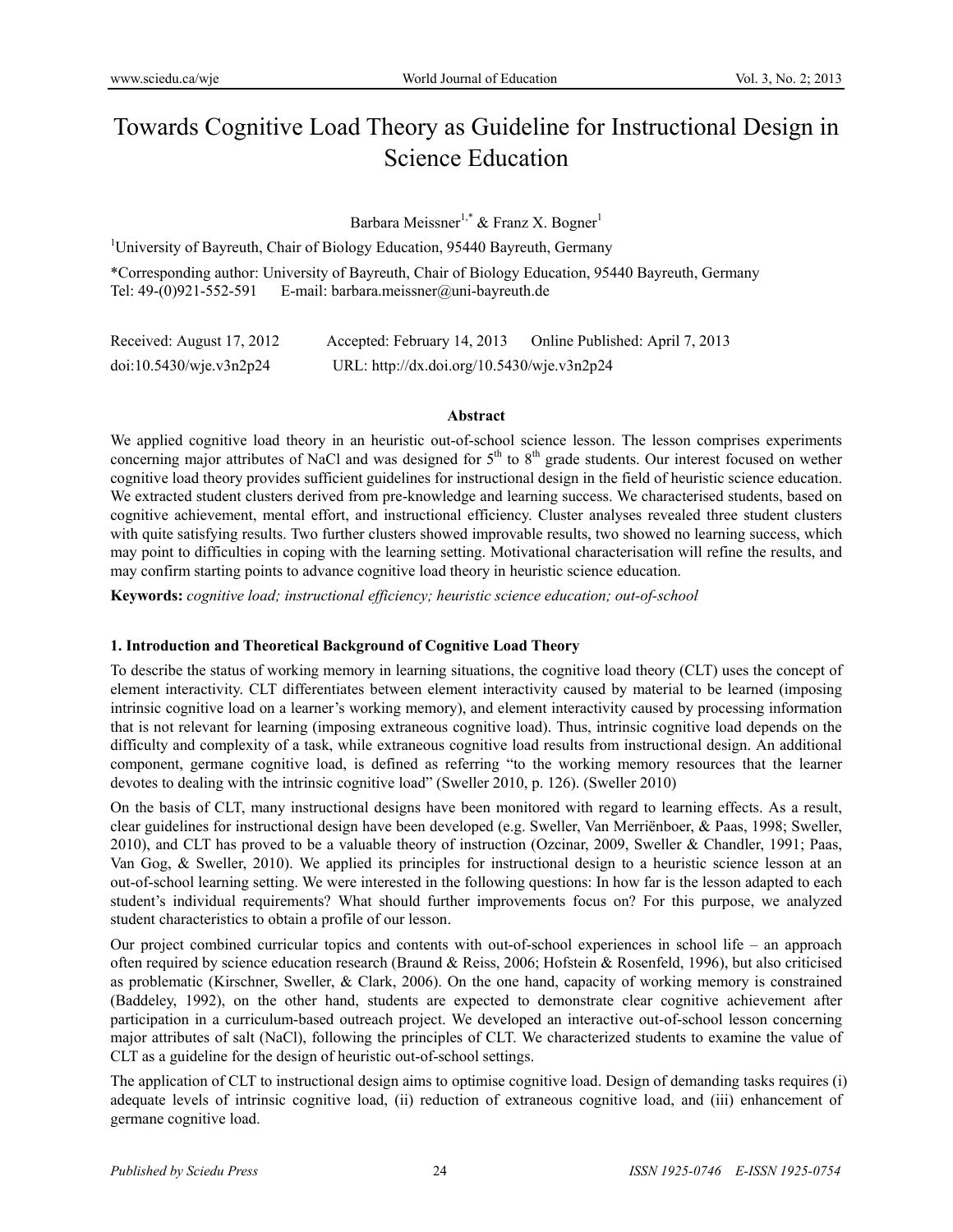(i) There are different approaches to align intrinsic cognitive load of complex tasks (Ayres, 2006). Many recommendations are about restructuring a given task into smaller, less complex units. Intrinsic cognitive load is not varied directly, but several less intricate tasks are developed (Van Merriënboer, Clark, & de Croock, 2002). Direct reduction of intrinsic cognitive load can take place through a simplification of a complex task followed by the presentation of more complex versions step by step (Pollock, Chandler, & Sweller, 2002; Van Merriënboer et al. 2002; Van Merriënboer, Kester, & Paas, 2006).

(ii) For a reduction of extraneous cognitive load, many approaches are well-known, of which we employ some relevant for our study (cf. Sweller et al. 1998; Sweller 2010): Split-attention effects (Sweller, Chandler, Tierney, & Cooper, 1990) occur if learners have to keep in mind different issues simultaneously: Mental integration of information from different sources increases element interactivity in working memory. Split-attention effects are reduced if information is given in condensed rather than separated mode (e.g. comments integrated into a figure). Redundancy effects (Chandler & Sweller 1991) occur if a task comprises much information unnecessary for understanding: Learners have to invest working memory capacity to process redundant information, which results in unnecessarily interacting elements. This effect also includes the expertise-reversal effect (Kalyuga, Ayres, Chandler, & Sweller, 2003) as a learner's previous knowledge and expertise determine wether certain information turns out to be redundant or not: High expertise learners may be confronted with more redundant information than novices. The problem-completion effect is very similar to the worked-example effect: If a task already provides a framework of solution steps (completion problems) or the complete solution (worked examples), learners do not have to apply the very demanding means-end strategy (Kalyuga, Chandler, Tuovinen, & Sweller, 2001) for problem solving, which results in reduced element interactivity.

(iii) To enhance learning processes (i.e. to foster germane cognitive load), motivation plays an important role: It is the learner who decides wether to invest working memory capacity for learning processes (Van Merriënboer, Schuurman, De Croock, & Paas, 2002; Van Merriënboer, Jelsma, & Paas,1992). Learners need adequate stimulation in order to expend working memory capacity for learning processes (Schnotz & Kürschner, 2007). For this purpose, tasks of high variability and an appropriate level of guidance are known to be advantageous (Van Merriënboer et al., 2006). High variability enables learners to become familiar with the conditions under which certain methods can be applied. Thus, high variability leads to more complex cognitive schemata and facilitates transfer of knowledge (Paas & Van Merriënboer, 1994). Concerning adequate guidance, only the self-explanation effect has been described (Sweller, 2010): Self-explanation prompts help guide learners' thinking and help learners get aware of what they are doing. If learners need to formulate explanations they need to process information relevant for learning. Hence self-explanations enhance germane cognitive load.

# **2. Instruments and Methods**

Considering these recommendations of the CLT, we developed an interactive out-of-school lesson suitable for a wide range of learners. After implementation, we characterised students according to cognitive parameters: We performed cluster analyses on the basis of a repeatedly applied multiple-choice knowledge test to obtain student subsamples according to the individual effectiveness of the lesson. Persistence of knowledge, mental effort ratings, and instructional efficiency scores served as cognitive parameters to characterise the different clusters. We intended to get insight in the educational value of the lesson and to find general starting points for improvement. CLT may provide an adequate repertoire of recommendations for the design of interactive outreach projects, which could enhance students' competence formation without neglecting the gain of factual knowledge.

# *2.1 CLT-based Lesson*

Our curriculum-based out-of-school lesson is part of the educational programme of a commercial salt mine. However, in order to exclude unpredictable site effects in our analyses, the implementation took place at a neutral out-of-school learning setting with no links to the subject of salt, namely in an environmental information centre. In another study, students'cognitive outcome and emotional feedback did not differ between the learning site of a salt mine and neutral setting (Meissner & Bogner, 2011). However, the neutral surroundings guaranteed uniform test conditions.

The lesson aims to enable students to get insight in the science topic of salt (NaCl) and to gain first impressions of working with laboratory equipment. The workstations of our out-of-school lesson incorporate five experiments that illustrate important attributes of salt on a basic level. They cover the issues 'freezing point depression', 'electric conductivity', 'endothermic solvation processes', 'density increase', and 'osmotic activity'. Students worked together in small groups. Group composition was left to students' choice (Ciani, Summers, Easter, & Sheldon, 2008).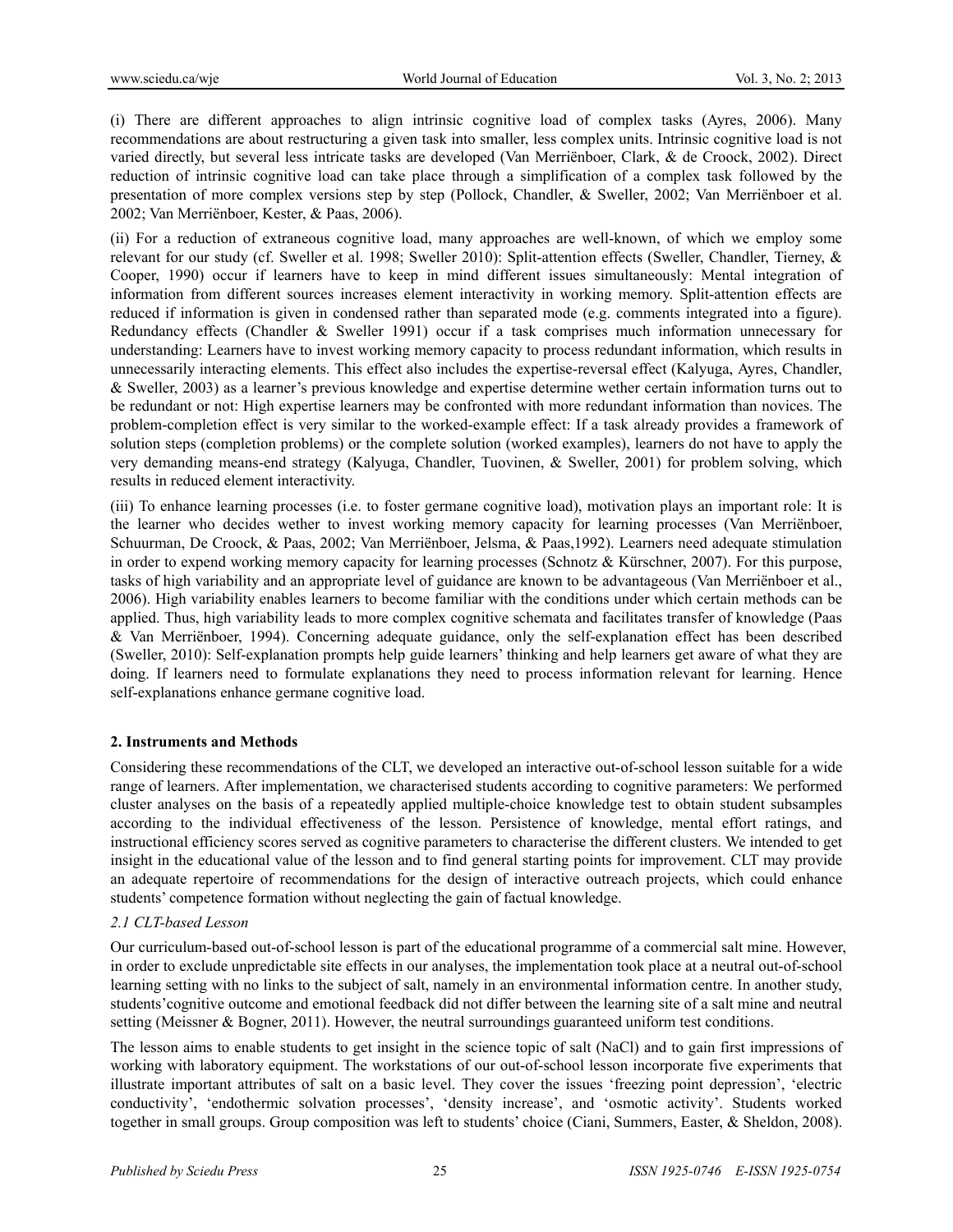Referring to Sweller (2004), we assigned to the instructional materials the function of a central executive, as they helped order and structure information and activities: Instructional guidelines contained illustrated step-by-step instructions offering appropriate guidance and facilitating hands-on activities. Additionally, to ensure that students reached the educational objectives, each student was provided with a workbook containing tasks to document observations, display results, and draw conclusions.

The preconditions defined a learning situation with high extraneous cognitive load: The coordination of instructions, workbook tasks, and equipment implied a split-attention effect caused by "spatially separated" (Schnotz & Kürschner, 2007, p. 471) sources of information. Furthermore, the novelty of the learning place was supposed to produce additional cognitive load that would not contribute to learning. We designed instructional guidelines and workbook tasks according to CLT principles to compensate for the demanding setting.

# 2.1.1 Adequate Level of Intrinsic Cognitive Load

As the extraneous cognitive load of the lesson was very high we reduced intrinsic cognitive load to reach adequately challenging learning conditions (Paas, Van Merriënboer, & Adam, 2004). Students did not have any chemical lessons, yet, and had no chemical pre-knowledge as well as experiences with laboratory devices. Thus, we simplified the complex tasks, limited the experiments to phenomenological descriptions of the effects, and provided clear methodical guidelines. We used the terms 'salt-particles' and 'water-particles' in our explanations, as the concept of 'particles' is already part of  $4<sup>th</sup>$  grade curricula.

#### 2.1.2 Reduction of Extraneous Cognitive Load

As illustrated in Fig. 1, we placed illustrations of the instructional guidelines beside the corresponding text, and structured the text in subsections according to working steps. Consequently, we facilitated performance as students could (a) read the instruction for a certain working step and look at supporting illustrations (b) perform the required activities (c) easily retrieve in the guidelines the step to be taken next. In this fashion we reduced split-attention effects: Element interactivity was decreased as students were instructed to keep in mind and process one step by another.

We constructed workbook tasks in the form of completion problems (Van Gog & Paas, 2008). That is, students completed prestructured tables, texts, pictures, and so on (cf. Fig. 1). Therefore, a clear guideline facilitated careful handling of the tasks.

We excluded redundant information and concentrated on the concise description of working steps in the instructional guidelines, and precisely formulated tasks in the workbook. For each workstation, we displayed some interesting additional information separated from the tasks for students to read optionally.

|                                                                         | - Salt-cold!<br>3                                              |  |  |  |
|-------------------------------------------------------------------------|----------------------------------------------------------------|--|--|--|
| Put three heaped spoons of salt<br>into the small beaker.               | 1) Carry out the experiment with the aid of the Guideline.     |  |  |  |
| Fill the large beaker half-full<br>with ice.                            | 2) Insert the temperatures you measured in your<br>experiment. |  |  |  |
|                                                                         | Pay attention! Sub-zero temperatures!                          |  |  |  |
| Measure the temperature of the ice:                                     | How cold was the ice at the beginning?                         |  |  |  |
| Put the thermometers into the ice.<br>until the display does not change | How cold was the ice after you added salt?                     |  |  |  |
| for 4 seconds                                                           | 3) Tick the appropriate answer:                                |  |  |  |
|                                                                         | The temperature of ice changes if you add salt:                |  |  |  |
| Note the temperature in your<br>workbook.                               | It gets colder.<br>It gets warmer.<br>o<br>$\circ$             |  |  |  |

Figure 1: Excerpts of Instructional Guidelines (left) and Workbook (right), Each referring to workstation 3 (Introductory title page not shown)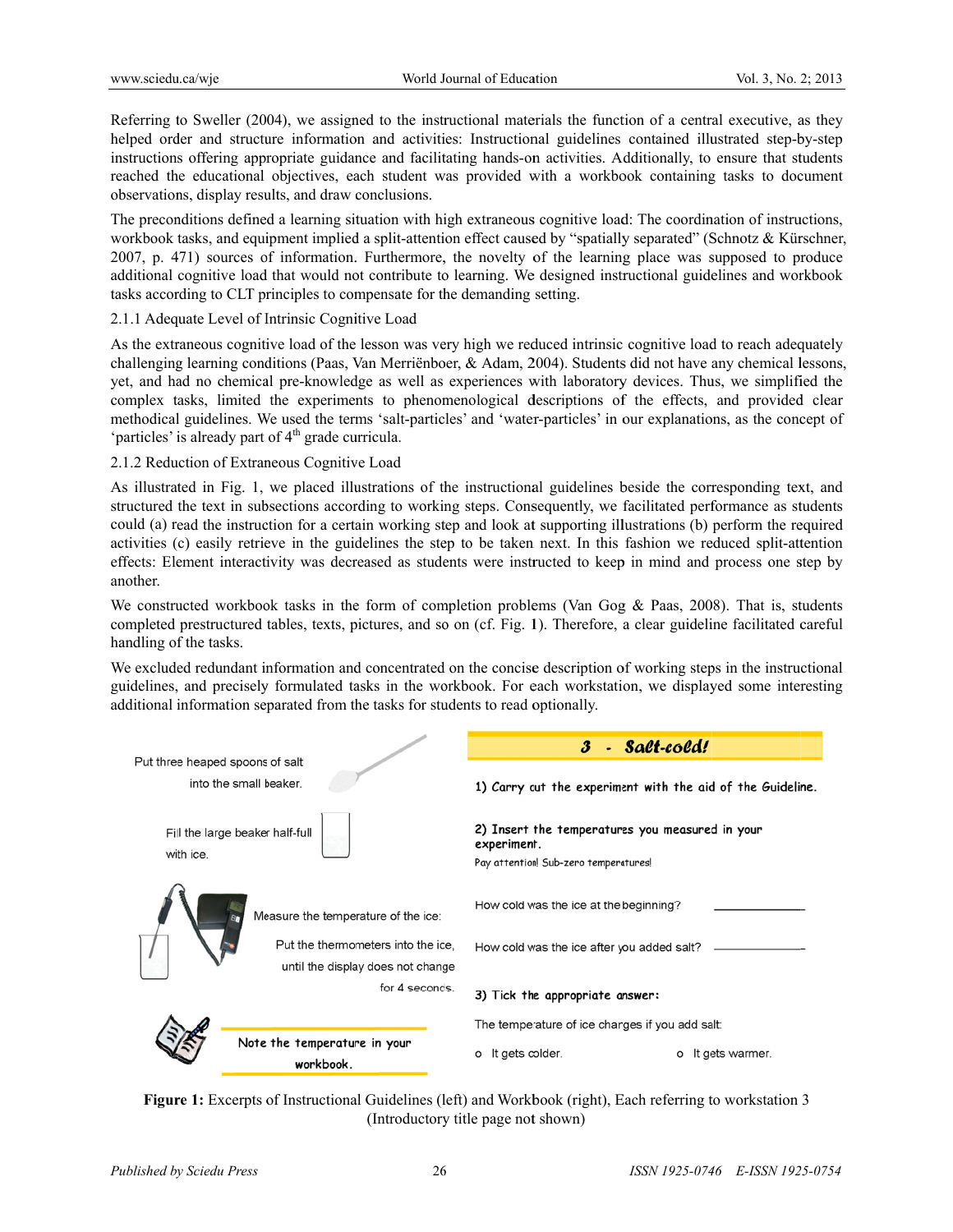# 2.1.3 Fostering Germane Cognitive Load

The nature of the lesson itself implied high task variability: Each workstation presented a similar problem – performing an experiment – under an individual surface story – the subject of the workstation (cf. Van Merriënboer, Kester, & Paas, 2006). Workbook tasks prompted group discussions as students were asked to document their individual performance outcomes. Furthermore, introductory labels were designed to provoke curiosity and stimulate students' discussions about possible effects or explanations.

Fostering germane cognitive load means fostering students' motivation. Hence we included main statements of intrinsic motivation research (e.g. Reeve, 1996; Ryan & Deci, 2000) and considered students' basic needs for autonomy, relatedness, and competence. (cf. Meissner & Bogner, 2013)

# *2.2 Target-Group and Participants*

As in the salt mine typical school visitors' age and school type are wide spread, we designed a project for  $5<sup>th</sup>$  to  $8<sup>th</sup>$ graders of various stratification levels. 17 classes from 10 schools, a total of 276 students ( $M_{age}$  = 11.6,  $SD = 1.6$ ), participated in the study. The sample included students of two age groups and two stratification levels (cf. Table 1).

#### **Table 1:** Sample Description

|                      |         | Subsample |           |
|----------------------|---------|-----------|-----------|
|                      |         |           |           |
| $\boldsymbol{n}$     | 91      | 104       | 81        |
| Stratification level | Low     | High      | Low       |
| Age group            | $10-12$ | $10 - 12$ | $13 - 15$ |
| Male/female          | 54/37   | 30/74     | 44 / 37   |

As students of our target group were of various ages and stratification levels, we assumed a wide range of expertise. Accordingly, for students with low expertise, the mental load of the tasks would be almost too high to be performed completely without help. On the other hand, highly experienced students might find tasks easy, and might even be able to solve more complex tasks without help. To obtain a well-balanced situation, we tried to avoid non-taxing demands upon higher expertise students without overcharging less expertised students.

# *2.3 Knowledge Tests as Instrument to Value Effectiveness of the Lesson*

As a wide range of learners participated in the study, we were interested in specific student characteristics. We chose students' performance on a knowledge test to describe the individual effectiveness of the lesson in terms of students' "having the power to produce, or producing, a desired result" (Chambers 21st Century Dictionary, 2010). The knowledge test comprised 13 multiple-choice items concerning major outcomes of the workstations. Examples of knowledge test items are listed in Table 2. We applied the knowledge test one week before (pretest; KT1), immediately after (posttest; KT2), and six weeks after the lesson (retention test; KT3). Each time, the order of questions and the order of distractors within each question were varied to obviate test effects.

**Table 2:** Examples of Knowledge Test Items

| Category | Example                                                                                                                                 |
|----------|-----------------------------------------------------------------------------------------------------------------------------------------|
| Effect   | Which of these conducts electricity the best?                                                                                           |
|          | Pure salt / Pure water / Rock salt / Saltwater [correct]                                                                                |
| Device   | What are binoculars used for? To:                                                                                                       |
|          | see things amplified [correct] / dissolve substances / measure indoor and outdoor temperature<br>simultaneously / gauge objects exactly |

2.3.1 Knowledge Test Piloting

The knowledge test was pilot-tested with 109  $5<sup>th</sup>$  grade students (high stratification level) who filled in the pretest one week before and the posttest immediately after the lesson (Cronbach's alpha = .72). The composition of knowledge test items proved to be adequate for students, as the amount of correct answers per item (difficulty index) ranged between 22 % and 84 % in the pretest (i.e. students had not dealt with the material before; cf. Fig. 2), and between 45 % and 91 % in the posttest (i.e. after a subject-specific lesson). Corrected item-total correlation (discrimination index) was .357 on average in the posttest (cf. Fig. 2). Thus, items were appropriate to differentiate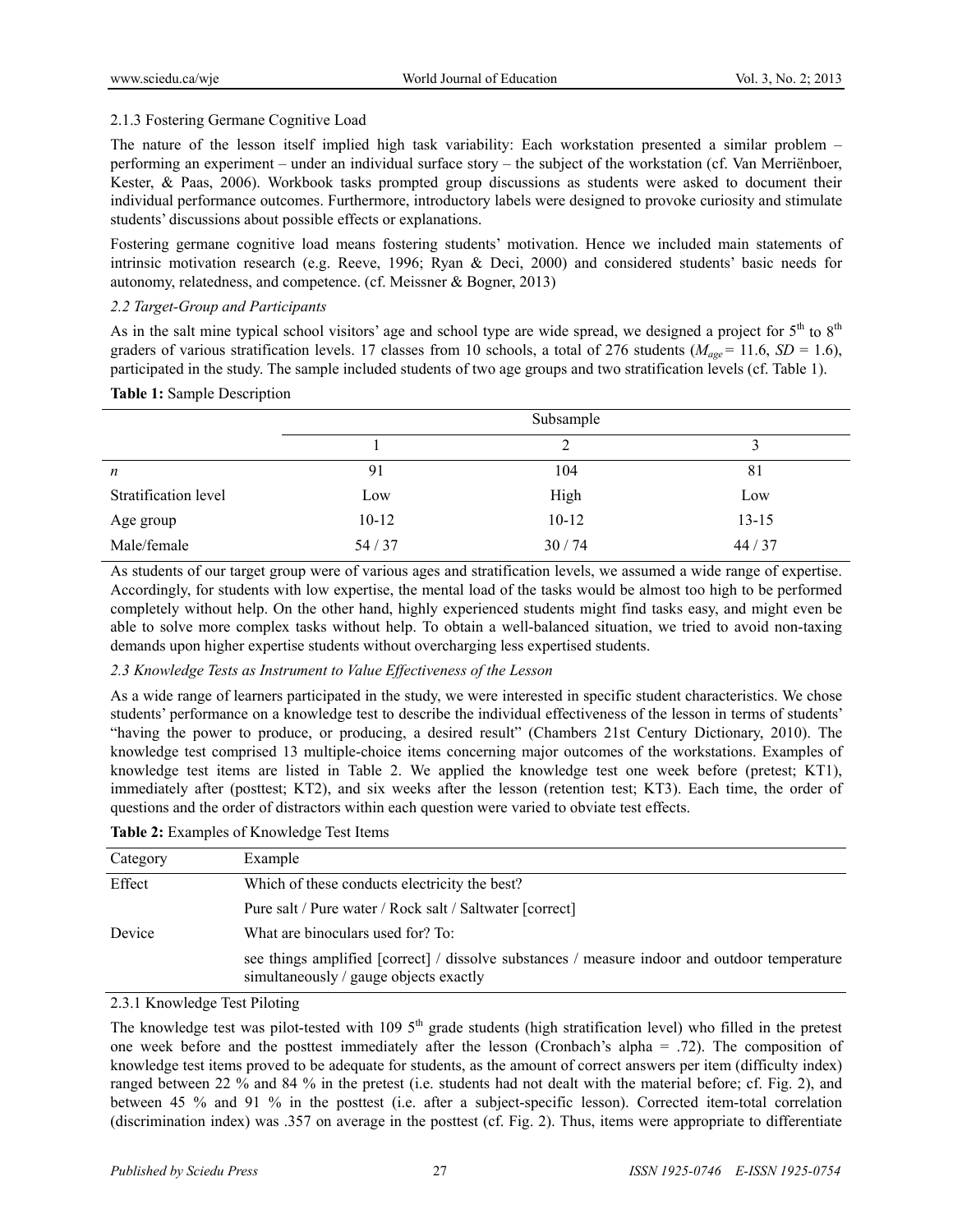between high and low achievers after the lesson.

A control sample of 29 students ( $M_{\text{age}} = 13.48$ ,  $SD_{\text{age}} = .63$ ) filled in the pre- and the posttest without participating in the lesson. We used the non-parametric Wilcoxon test to compare the results. We found no significant differences between pre- and posttest scores, which indicated that no test effect occurred: students who simply filled in the knowledge tests without any treatment did not gain any knowledge.



**Figure 2:** Ratio of Correct Answers in the Pretest, and Corrected Item-Total Correlation in the Posttest for Each Knowledge-test Item

#### 2.3.2 Pre-Knowledge and Cognitive Achievement

Repeated application of the knowledge test enabled us to estimate students' pre-knowledge and cognitive achievement. These values indicated the effectiveness of the lesson. We took the sum-scores of KT1 (pretest; applied one week before the lesson) as indicators of students' previous knowledge. A weighted difference between sum-scores of KT2/3 and KT1 (Scharfenberg, Bogner, & Klautke, 2007) yielded short-term/long-term cognitive achievement scores. For instance, we calculated long-term cognitive achievement scores as follows:

(sum-score KT3 – sum-score KT1)  $*$  (sum-score KT3 / total number of items)

The quotient 'learner's sum-score in KT3/total number of knowledge test items' was used to diminish ceiling effects caused by the restricted number of items (cf. Scharfenberg et al., 2007).

We chose long-term cognitive achievement scores as an index of learning success, as the process of learning is defined as the result of changes in long- rather than short-term memory (e.g. Schnotz & Kürschner, 2007). As data were not normally distributed, we used the Wilcoxon test to compare knowledge test results of the whole sample, as well as short- and long-term results of each cluster.

#### *2.4 Formation of Clusters*

As variables of cluster analyses we chose the amount of pre-knowledge, well-known to be a crucial student characteristic, and learning success (long-term cognitive achievement) as the main cognitive outcome. Using these key cognitive parameters, we intended the student clusters to reflect the individual effectiveness of the lesson for different groups of students.

To guarantee equidistance of achievement score data we divided students into two groups: one group without measurable cognitive achievement (learning success  $= 0$ ;  $n = 63$ ), and one group with measurable cognitive achievement (learning success  $> 0$ ;  $n = 213$ ). On the basis of data of students with learning success  $> 0$ , we conducted two cluster analyses with pre-knowledge and learning success as variables: We compared squared Euclidian distances of different solutions yielded by hierarchical cluster analysis (Ward method) to estimate possible numbers of clusters. These tentative solutions were revised by cluster centers analysis (k-means method). To compare the cluster composition of corresponding solutions, we calculated Pearson's Contingency Coefficient *c* and corrected contingency coefficient  $c_{corr} = c/c_{max}$  ( $c_{max} =$  sqrt( $(n-1) / n$ ) where *n* is the number of clusters).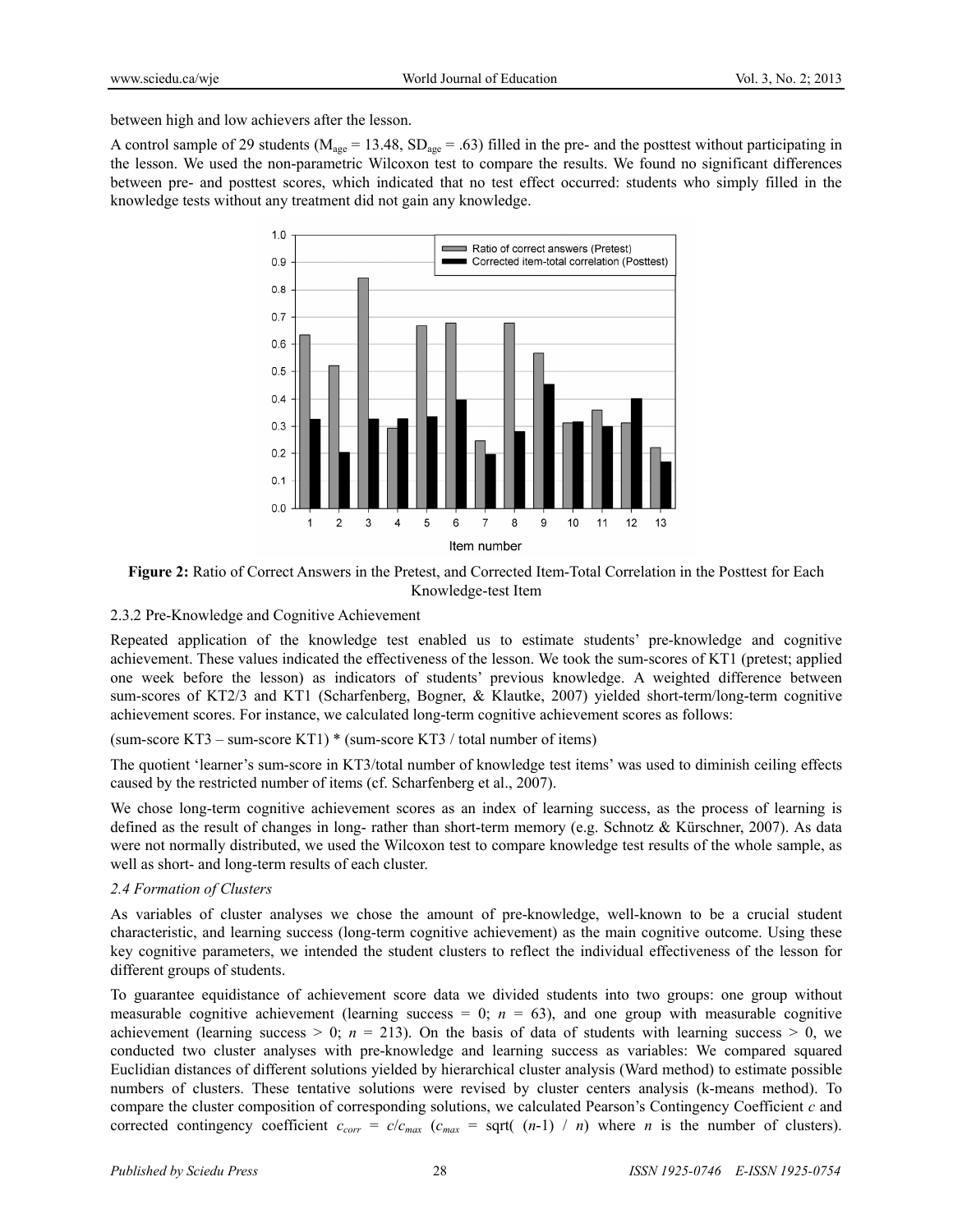Context-related comparison was applied to the results. We estimated cluster heterogeneity and used one of the methods suggested by Bergmann, Magnusson, and El Khouri (2003) to value the "percentage of the total error sum of squares 'explained' by the classification" (Bergmann et al., 2003, p. 99). We described the clusters of the final solution in relation to the quartiles (Q) of the pre-knowledge and learning success scores of the whole sample (cf. Figs. 4 and 5): Scores  $\leq$  Q1 were labelled *low*, scores  $\geq$  Q1 and  $\leq$  Q3 *medium*, and scores  $\geq$  Q3 *high*.

According to this allocation, we divided the group of students without measurable cognitive achievement (learning success = 0) into three subsamples that corresponded to students' different levels of pre-knowledge. To facilitate understanding, these subsamples will also be called '(artificial) clusters' in the following.

# *2.5 Self-rated Mental Effort*

To obtain data for the calculation of instructional efficiency, and for an overall estimation of "resource requirements" (Gopher & Braune, 1984, p. 529) of the lesson, we asked students to rate their perceived mental effort (ME). We applied the one-item mental effort self-rating scale proposed by Paas (1992) and confirmed to be applicable by Sweller (2010). The scale is based on the perceived difficulty scale developed by Bratfisch, Borg, and Dornic (1972). We applied the scale against the background that self-ratings presumably allow deeper insight in student characteristics than objective (e.g. physiological) measurements (cf. Bratfisch et al. 1972): Self-perception would be more relevant for "a person's feelings, attitudes, motivation, etc." (Bratfisch et al. 1972, p. 1).

We applied the ME self-rating scale five times during the lesson: Each time students had completed a workstation, they rated their amount of invested ME on a symmetric seven-point scale. As a reference point, we set '4' as *regular science lesson*. We calculated mean scores of these five ratings to obtain the average ME invested during the lesson (Cronbach's alpha = .68). We used these average scores for the calculation of instructional efficiency scores, and as an overall estimation of "resource requirements" (Gopher & Braune, 1984, p. 529) of the lesson. For this purpose, we used the Mann-Whitney U test to compare non-normally distributed ME scores of each cluster with the corresponding residual sample.

# *2.6 Instructional Efficiency of the Lesson*

We performed cluster analyses on the basis of students' effectiveness data (pre-knowledge, learning success) and used instructional efficiency (IE) to describe the students from a cognitive point of view. To estimate IE, we combined learning success and average mental effort during the lesson. That is, according to Van Gog and Paas (2008), we measured the instructional efficiency of the learning process itself. This combination of learning and mental effort allowed a more precise analysis than a separate analysis of both variables (Paas & Van Merriënboer, 1993; Janssen, Kirschner, Erkens, Kirschner, & Paas, 2010).

We used the method developed by Paas and Van Merriënboer (1993) to calculate IE. First, we calculated *z*-standardised mental effort scores (ME*z*) and learning success scores (L*z*) for each student. Second, IE was calculated as follows:

# $IE = (L_z - ME_z) / sqrt(2)$  (Instructional efficiency score of each student)

As variables are standardised, values always are to be interpreted in relation to average. It must also be considered that instructional efficiency yields a relative score dependent on two different variables. Results therefore need careful interpretation and can not be analysed in isolation from the context. Otherwise, analysis may of course lead to wrong conclusions as indicated by de Jong (2010).

Resulting IE scores were normally distributed (Kolmogorov-Smirnov with Lilliefors correction: *p* = .09). Therefore, we used *T*-tests to compare IE scores for each cluster with the corresponding residual sample.

# **3. Results**

# *3.1 Total Sample Results*

The lesson aimed to increase students' knowledge with an appropriate amount of mental effort. In the following, we describe cognitive achievement and mental effort during the lesson with reference to the whole sample.

Fig. 3 shows the sumscores of pre-, post-, and retention tests. Results revealed significant differences between the tests (Pretest – posttest:  $Z = -12.73$ ,  $p < .001$ ; pretest – retention test:  $Z = 5.12$ ,  $p < .001$ ; posttest – retention test:  $Z =$ 5.49,  $p < .001$ ).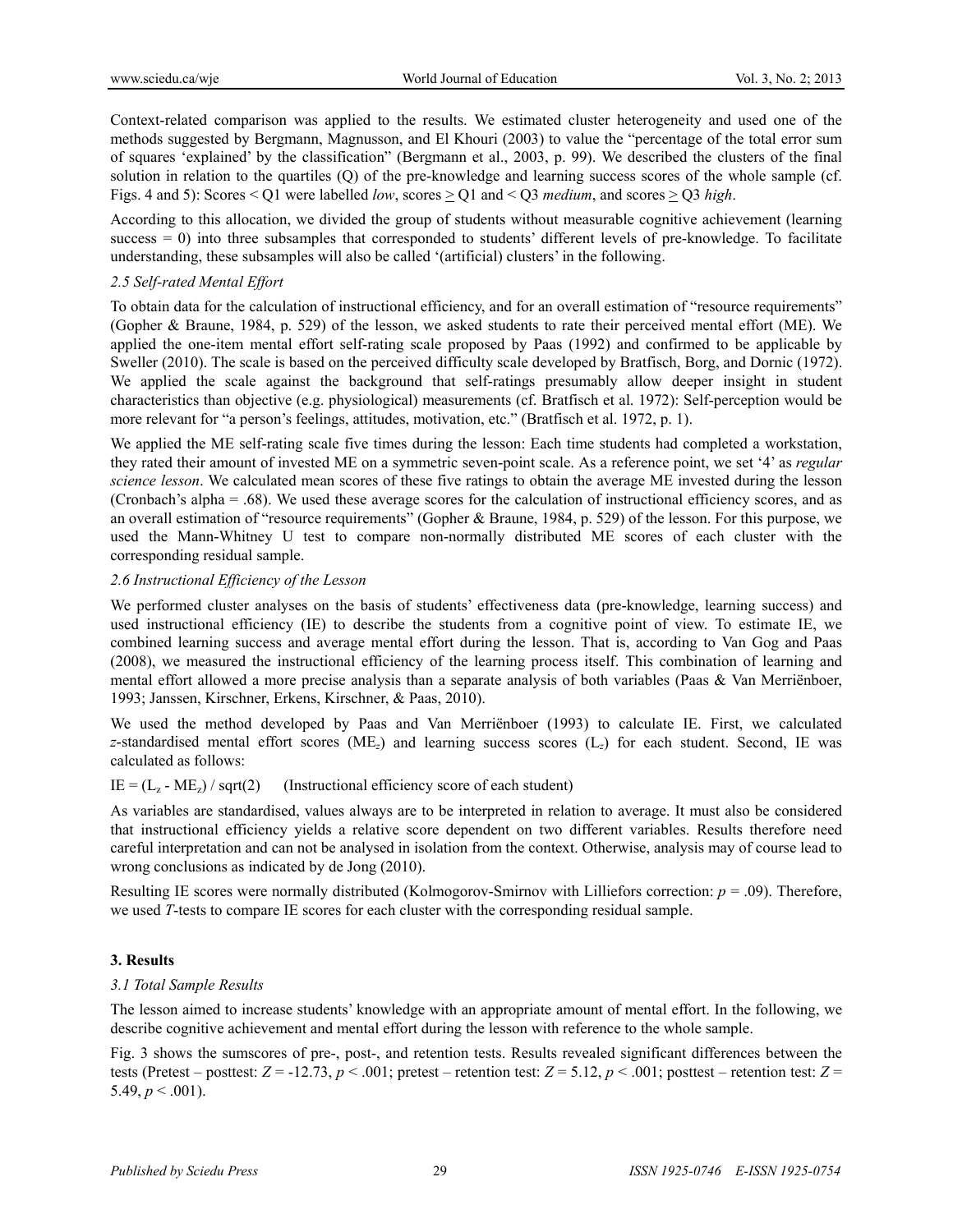

**Figure 3:** Results of the Knowledge Tests One Week Before (pretest), Immediately After (posttest), and Six Weeks After the Lesson (retention test) of the Whole Sample; \*\*\*: p < .001; Dotted Line Indicates Midpoint of the Scale

Mean score of the five mental effort ratings (one after each workstation) was 2.03 (*SD* = .79) on average. Scores ranged between 1 and 7, which encompasses the whole range of the scale.

#### *3.2 Cluster Description*

As a first step to characterise students, we extracted clusters based upon the effectiveness-parameters pre-knowledge and learning success. Table 3 summarises the results.

| Cluster                                           | $\boldsymbol{n}$ | Heterogeneity $[\%]$ | Pre-knowledge                               | Learning success |
|---------------------------------------------------|------------------|----------------------|---------------------------------------------|------------------|
|                                                   | 35               | 18.4                 | Low                                         | Low/Medium       |
| $_{\rm II}$                                       | 28               | 20.2                 | Low                                         | High             |
| Ш                                                 | 61               | 22.6                 | Medium                                      | Low/Medium       |
| IV                                                | 37               | 15.5                 | Medium                                      | Medium/High      |
| V                                                 | 52               | 23.3                 | High                                        | Low/Medium       |
| VI                                                | 29               | $\mathbf{a}$         | High                                        | None             |
| VII                                               | 30               | $\mathsf{a}$         | Medium                                      | None             |
| <b>VIII</b>                                       | 4                | $\mathbf{a}$         | Low                                         | None             |
| $\epsilon$ $\mathbf{r}$ $\mathbf{r}$ $\mathbf{r}$ |                  | .02.07               | $\sim$ 00 00<br>$\sim$ $\sim$ $\sim$ $\sim$ | $\blacksquare$   |

Low': scores  $\leq$  Q1; 'Medium': Q1  $\leq$  scores  $\leq$  Q3; 'High': scores  $\geq$  Q3 of the whole sample

<sup>a</sup>Clusters VI, VII, VIII: artificial clusters without knowledge gain.

Cluster analyses ( $c = .84$ ;  $c_{corr} = .94$ ) resulted in five clusters (I – V) according to pre-knowledge scores (cf. Fig. 4) and learning success (cf. Fig. 5). Heterogeneity of the clusters ranged from 15 % to 23 % (cf. Table 3). There were three further, artificial clusters (VI, VII, VIII) of students without measurable learning success. As cluster VIII comprised only four students we excluded it from further analyses.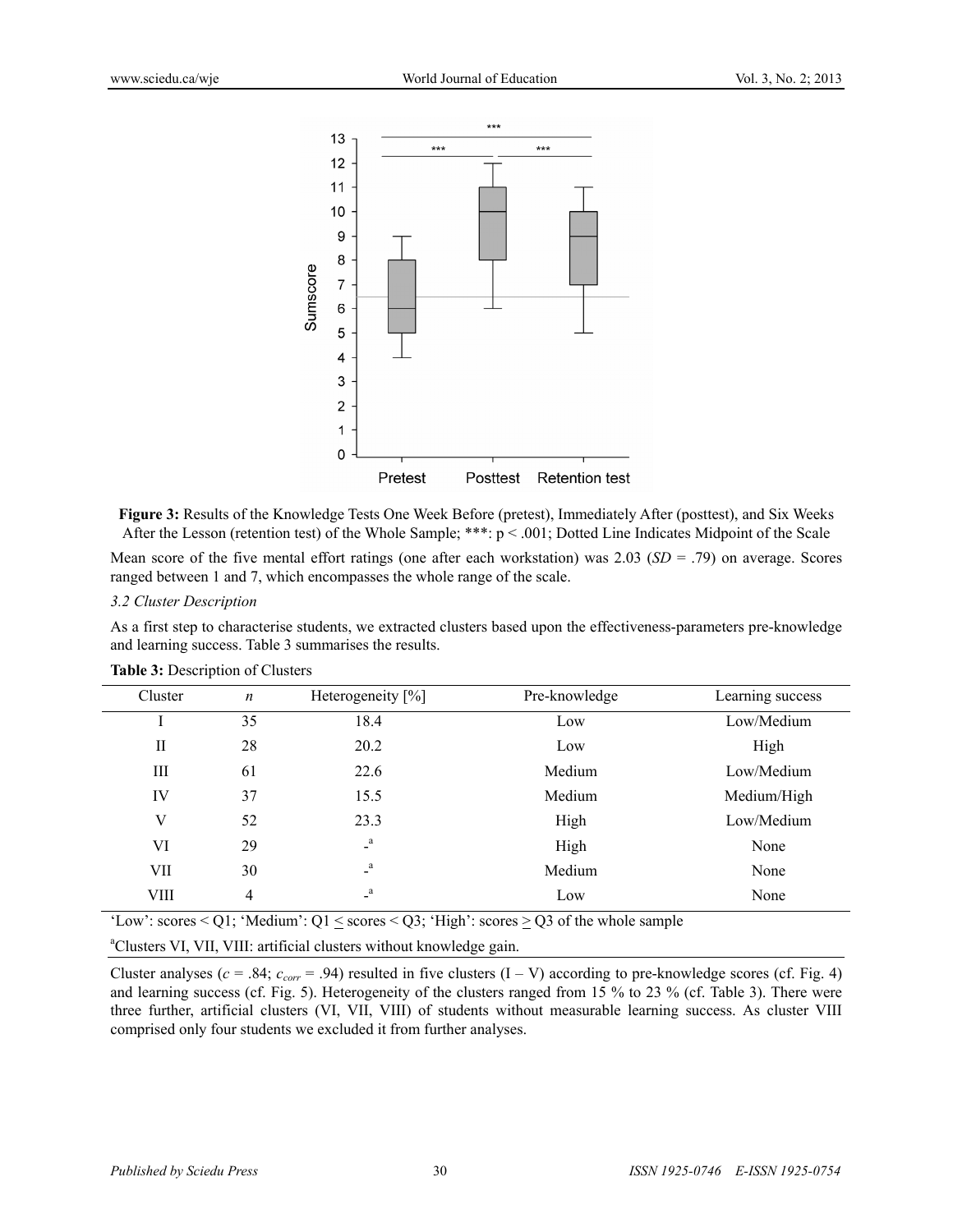

**Figure 4:** Pre-Knowledge Scores of the Students in the Different Clusters. Dashed Lines Indicate Quartiles of the Whole Sample

#### *3.3 Knowledge Persistence and Mental Effort*

In order to characterise the clusters, we compared short- and long-term cognitive achievement scores. Additionally, we compared mental effort scores of students of each cluster with the average score of the corresponding residual sample.

There were clear cluster differences between the results for students' short- and long-term cognitive achievement scores (Fig. 5): Students of clusters I, III, VI and VII yielded significantly lower scores for long-term than for short-term cognitive achievement (I: *Z* = 3.15, *p* = .002; III: *Z* = 5.12, *p* < .001; VI: *Z* = 3.07, *p* = .002; VII: *Z* = 4.11, *p* < .001). Short-term cognitive achievement scores additionally were spread more widely (cf. Fig. 5). Results for students of cluster II even revealed a significant increase from short- to long-term cognitive achievement scores (II: *Z*   $= 2.86, p = .004$ .



**Figure 5:** Short- and Long-Term Cognitive Achievement Scores. Dashed lines Indicate Quartiles of the Whole Sample; \*\*:  $p < .01$ , \*\*\*:  $p < .001$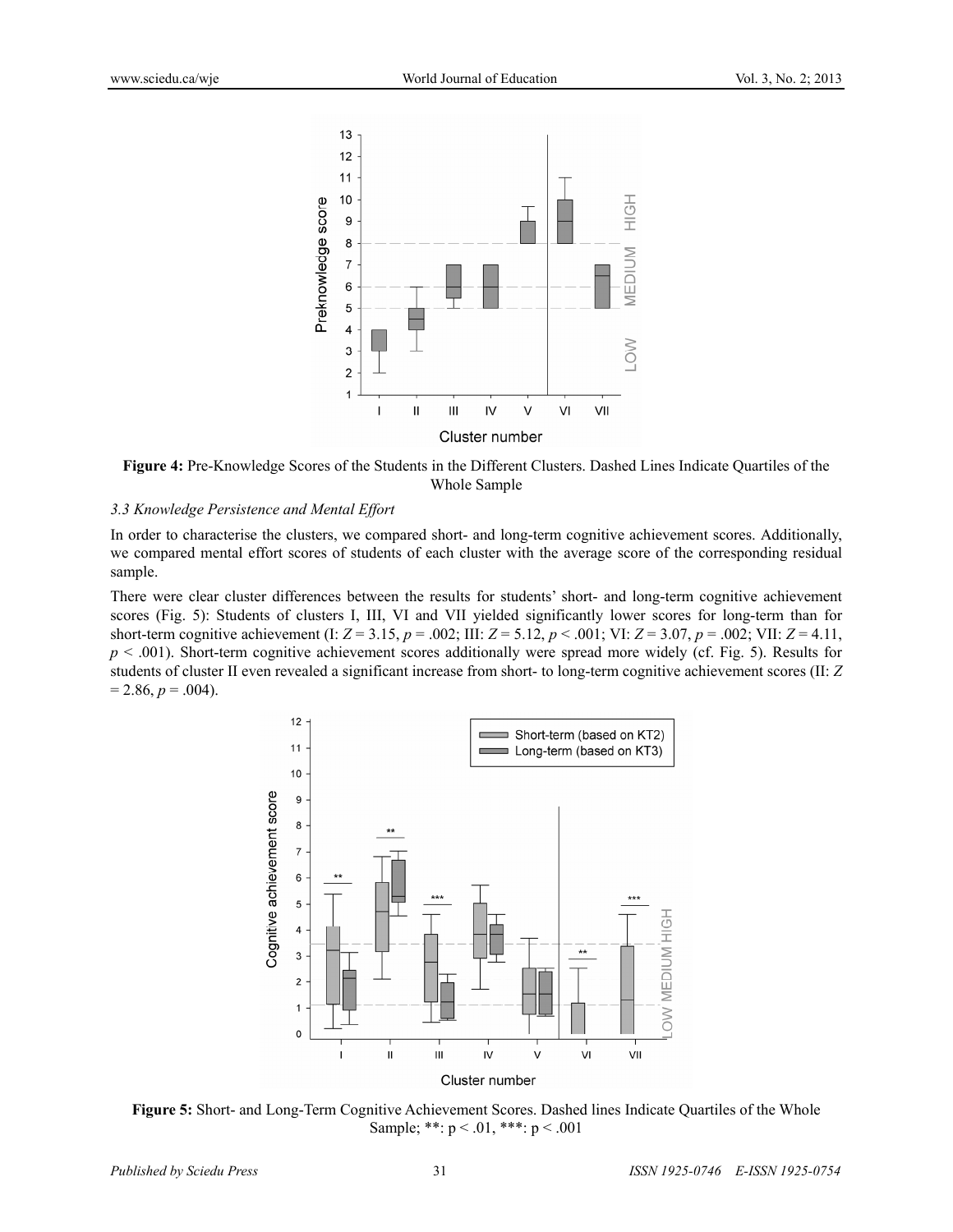Table 4 lists mean ME score for each cluster. ME scores of none of the clusters differed significantly from the mean score of the corresponding residual sample. However, clusters I, II, and VI showed slightly below-average ME. ME of clusters IV, V, and VII tended rather to be above-average, and ME of cluster III nearly equaled ME score of the total sample.

| <b>Table 4:</b> Mean ME Scores and Standard Deviation of Each Cluster and of the Total Sample |  |
|-----------------------------------------------------------------------------------------------|--|
|-----------------------------------------------------------------------------------------------|--|

|     |  |  | I II III IV V VI VII                    |  | Total |
|-----|--|--|-----------------------------------------|--|-------|
| М   |  |  | 1.82 1.87 2.04 2.16 2.10 1.86 2.19 2.03 |  |       |
| SD. |  |  |                                         |  |       |

*3.4 Instructional Efficiency*

We calculated IE scores as a combination of *z*-standardized ME scores and learning success scores to get insight into the characteristics of students of the different clusters. The results are shown in Table 5. IE of cluster I did not differ significantly from the residual sample, whereas clusters III, V, VI and VII revealed significantly below-average IE. Clusters II and IV showed strongly above-average IE scores.

**Table 5:** Instructional Efficiency Mean Score of Each Cluster and Comparison with the Corresponding Residual Sample (T-test)

|              | Instructional efficiency | $T$ -Test       |         |       |                  |
|--------------|--------------------------|-----------------|---------|-------|------------------|
|              | Cluster                  | Residual sample | Т       | df    | $\boldsymbol{p}$ |
| Ι            | 0.17                     | 0.01            |         | n. s. |                  |
| $\mathbf{I}$ | 1.63                     | $-0.15$         | $-10.2$ | 270   | < 0.001          |
| Ш            | $-0.22$                  | 0.10            | 2.4     | 117   | .018             |
| IV           | 0.60                     | $-0.06$         | $-3.7$  | 207   | < 0.001          |
| V            | $-0.18$                  | 0.08            | 2.0     | 105   | .044             |
| VI           | $-0.57$                  | 0.10            | 5.6     | 57    | < 0.001          |
| VII          | $-0.87$                  | 0.14            | 5.4     | 270   | < 0.001          |

# **4. Discussion**

We designed an interactive out-of-school lesson suitable for a wide range of learners. We characterised participating students according to cognitive parameters to estimate the educational value of the lesson and of CLT as a theory for instructional design in heuristic science education. Analysis of the results of the total sample showed that the lesson enabled students to reach clear positive cognitive achievement: Differences of both posttest and retention test compared to pre-knowledge scores were highly significant.

Mean mental effort ratings of the total sample covered the whole range of the scale from 1 to 7. However, average score of 2.03 (*SD* = .79) indicated rather low perceived mental effort. As it is not sure if mental effort self-ratings allow estimation of overall cognitive load (e.g. de Jong, 2010; Moreno, 2010), we may conclude from this result only that students did not feel cognitive overload and that we succeeded in integrating CLT principles from students' subjective point of view.

In the following, we concentrate on appraisals of each cluster (cf. Table 6). Afterwards, we outline possible conclusions that hint (a) to compliance of our lesson with CLT principles, and (b) to starting points for improvements of science instruction.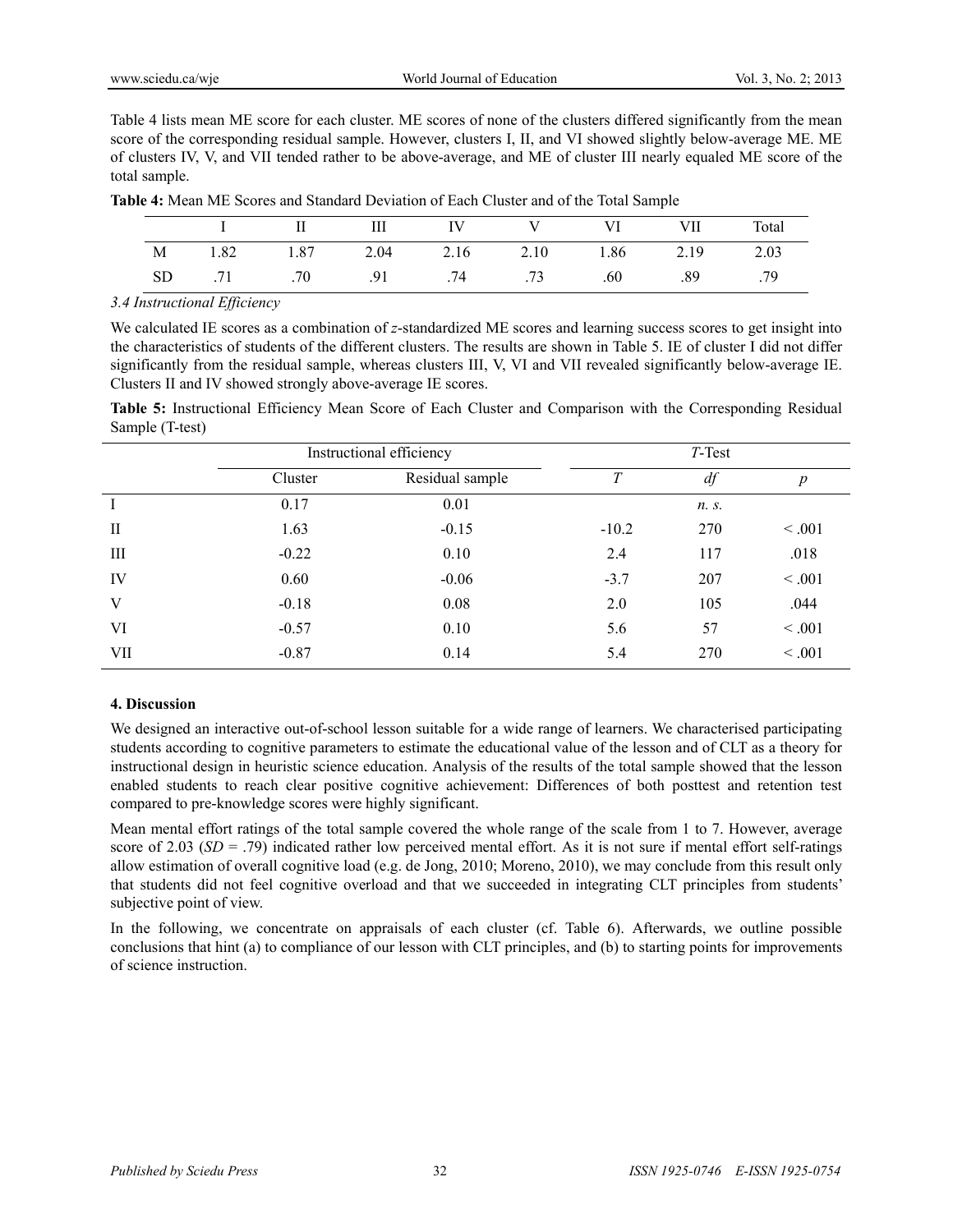| Cluster                                                                                                                                                                                                                                       | $\boldsymbol{n}$ | Pre-<br>knowledge | Learning<br>success | Short- to long-term CA <sup>a</sup> Mental<br>change <sup>b</sup> | effort <sup>b</sup> | Instructional<br>efficiency <sup>b</sup> |
|-----------------------------------------------------------------------------------------------------------------------------------------------------------------------------------------------------------------------------------------------|------------------|-------------------|---------------------|-------------------------------------------------------------------|---------------------|------------------------------------------|
| $\mathbf{I}$                                                                                                                                                                                                                                  | 35               | Low               | Low/medium $-***$   |                                                                   |                     | $\sim$                                   |
| П                                                                                                                                                                                                                                             | 28               | Low               | High                | $+***$                                                            |                     | $+***$                                   |
| Ш                                                                                                                                                                                                                                             | 61               | Medium            | Low/ medium $-***$  |                                                                   | $\sim$              | $\star$                                  |
| IV                                                                                                                                                                                                                                            | 37               | Medium            | Medium/high $n.s.$  |                                                                   | $^{+}$              | $+***$                                   |
| V                                                                                                                                                                                                                                             | 52               | High              | Low/ medium $n.s.$  |                                                                   | $^{+}$              | $\ast$                                   |
| VI                                                                                                                                                                                                                                            | 29               | High              | None                | <b>**</b>                                                         |                     | ***                                      |
| VII                                                                                                                                                                                                                                           | 30               | Medium            | None                | ***                                                               | $+$                 | ***                                      |
| <sup>a</sup> CA = cognitive achievement. <sup>b</sup> <sup>2</sup> + <sup>2</sup> = increase/above-average, $\cdot$ <sup>2</sup> = decrease/below-average, $\cdot$ <sup>2</sup> = approximately<br>average; **: $p < .01$ , ***: $p < .001$ . |                  |                   |                     |                                                                   |                     |                                          |

#### **Table 6:** Synthesised Cluster Description

# *4.1 Appraisal of Each Cluster*

Cluster results are summarised in Table 6. Students of cluster IV yielded sustainable (i.e. no significant changes from short- to long-term results) medium to high learning success. Above-average IE confirmed the sustainability of gained knowledge and an adequate relation between mental effort and cognitive achievement. Students of cluster V with high pre-knowledge scores yielded only low/medium learning success, and below-average IE. Nevertheless, cognitive achievement was persistent, as there were no significant differences between short- and long-term cognitive achievement scores. We may therefore regard the results as satisfying, pointing to a ceiling effect: Pre-knowledge scores of students of cluster V were high. Hence, they could not have answered much more questions correctly after the lesson than before the lesson.

Students of cluster II showed high learning success, and even a significant increase from short- to long-term cognitive achievement scores. We can exclude the notion that teachers trained students before the retention test, as described by Scharfenberg, Bogner, and Klautke (2006) within science education, as each cluster comprised students from 12 to 17 different classes (cluster II: 12 classes). Any other systematic causes are implausible as these would affect either the whole sample or specific classes. Perhaps the nature of the individual learning process of these students required a kind of maturation phase until information processing and schema construction had been completed. Another reason may be that the lesson induced specific interest and, as a consequence, students' personal learning at home.

Students of cluster I with low pre-knowledge scores lost some of the shortly achieved knowledge: The low/medium learning success scores were significantly lower than short-term cognitive achievement scores. Nevertheless, IE was about average, which indicates an adequate relation between mental effort and cognitive achievement. As cognitive achievement was rather low we may conclude that students could have performed better if they had invested more mental effort. The reason they did not do so may either be motivational (students did not want to) or it may lie in insufficient guidance (students did not know how). As ME of cluster I was rather below-average, we may assume low motivation as a cause.

The two subsamples of students without measurable cognitive achievement, clusters VI and VII, and students of cluster III each revealed below-average IE and a significant decrease from short- to long-term cognitive achievement scores. The high pre-knowledge scores of students of cluster VI point to a ceiling effect that may have caused the seemingly missing cognitive achievement. Achievement scores might have been at least *low* if students had not answered at least about 2/3 of the knowledge-test questions correctly in the pretest (cf. Fig. 4). The rather below-average mental effort and IE scores of cluster VI may point to an expertise-reversal effect (e.g. Kalyuga, Ayres, Chandler, & Sweller, 2003; Schnotz, 2010; Sweller, 2010). Students of Cluster VI may have had difficulties in identifying relevant learning contents as their pre-knowledge scores were high, and they may already have developed a "knowledge-based central executive" (Sweller, 2004, p. 25) which made our central executive provided by prestructured instructional materials redundant. They may thus have estimated the lesson as not interesting, and may have opted out. However, as students of cluster V with high pre-knowledge scores showed satisfying results we can not conclude that the subject and/or the design in general were inadequate for students with high levels of previous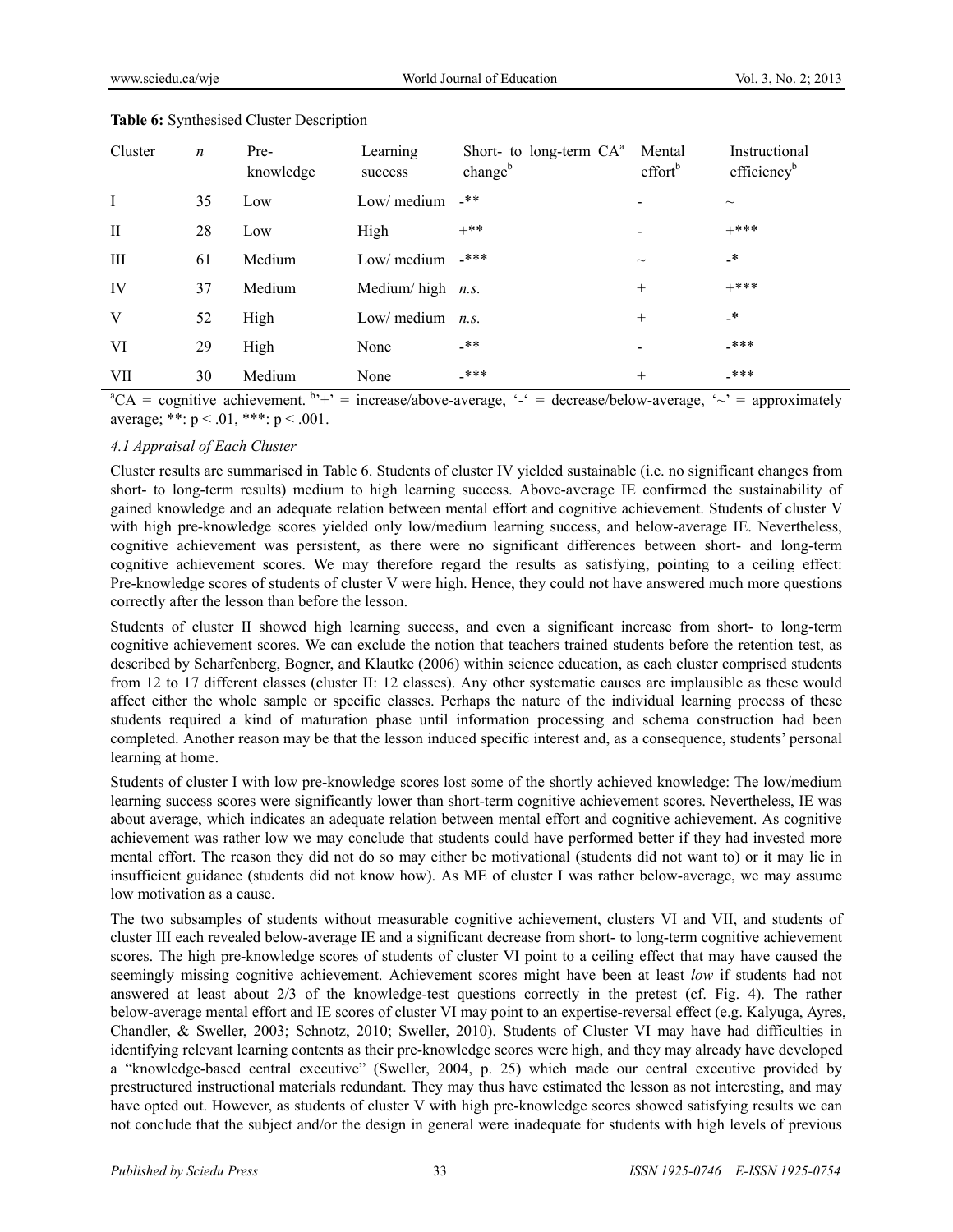#### knowledge.

Although ME of clusters III and VII was about (cluster III) and slightly above-average (cluster VII), students' cognitive outcomes were low. Hence, students of these clusters can be supposed to have expended mental effort only to a little extent due to germane cognitive load but mainly due to extraneous cognitive load. The methods required to perform the experiments successfully may have exceeded students' cognitive abilities: To cope at the same time with workbook tasks, instructional guidelines, and equipment/devices leads to split-attention effects (Sweller, Chandler, Tierney, & Cooper, 1990; Sweller, 2010), enhanced by the novel surroundings (Orion & Hofstein, 1994). Students of clusters III and VII may have had difficulties in recognising contexts important for factual learning as they were busy with structuring their course of action. These students, 33.5 % of the total sample, may have needed more active support from the teacher. Heyne and Bogner (2011, 2009), for instance, have already applied such student-centred group work combined with individualised guidance ("immediate feedback" – Van Merriënboer, Kester, & Paas, 2006, p. 345) successfully. They demonstrated that students experiencing this kind of guidance outperformed students who worked completely on their own. Another possibility is a structured consolidation phase. We did not include such "delayed feedback" (Van Merriënboer et al., 2006, p. 345) in our lesson for organisational reasons: We assumed a consolidation phase immediately after the lesson to be pedagogically nonsensical as students already had accomplished about 90 min of physically and mentally exhausting self-guided work. On the other hand, we could not guarantee a consolidation phase in the classroom to be the same for each class as different teachers would have had to perform it.

Cluster analyses require post-hoc analyses per se. Thus, we had to draw on post-hoc statements about cognitive load although this approach has been shown to easily lead to trivial conclusions if it is not applied carefully (Schnotz  $\&$ Kürschner, 2007). However, as our study does not compare the cognitive load of different instructional approaches, we may use post-hoc analysis to explain students' outcomes. In addition, our conclusions may not be overinterpreted as ME scores of the clusters did not deviate significantly from residual sample mean scores. Further motivational analyses are necessary to examine our assumptions and will be published separately.

#### *4.2 Outline*

We did not succeed in reaching all students likewise. However, we also found no hints of a systematic lack in the design of the study. We can therefore assert that the lesson was designed adequately with respect to cognitive load parameters. Instructional improvements are necessary in terms of guidance for some students, and in terms of specific motivation for others. Thus, we succeeded in identifying starting points for instructional improvement to facilitate a more effective design of out-of-school projects with adequate or at least reasonable levels of cognitive load for a wide range of low-expertise learners. Beyond a confirmation of its statements, we used CLT to identify starting points to optimise outreach projects entailing high levels of extraneous cognitive load. Further analyses of motivational parameters, for instance instructional involvement (Paas, Tuovinen, Van Merriënboer, & Darabi, 2005), are necessary to refine the results of this study, and will be published separately. Our approach may contribute to a further application of CLT in the field of science education.

A limitation of the study may lie in the fact that we did not measure unconscious learning as, for instance, methodical competencies. Analysis of the dynamics of group work with its shared cognitive capacities among group members (Kirschner, Paas, & Kirschner, 2009; Janssen, Kirschner, Erkens, Kirschner, & Paas, 2010), and training of teachers' and students' questioning strategies (Gillies & Haynes, 2010) may be helpful approaches to investigating in students' competence formation.

# **References**

Ayres, P. (2006). Impact of reducing intrinsic cognitive load on learning in a mathematical domain. *Applied Cognitive Psychology*, *20*, 281-298. http://dx.doi.org/10.1002/acp.1245

Baddeley, A. (1992). Working memory. *Science*, *255*, 556-559.

- Bergmann, L., Magnusson, D., & El Khouri, B. (2003). *Studying Individual Development in an Interindividual Context: a Person-Oriented Approach*. Mahwah, New Jersey: Lawrence Erlbaum Associates, Inc.
- Bratfisch, O., Borg, G., & Dornic, S. (1972). *Perceived item-difficulty in three tests of intellectual performance capacity*. Stockholm: Institute of Applied Psychology, University of Stockholm, Report No. 29.
- Braund, M., & Reiss, M. (2006). Towards a more authentic science curriculum: the contribution of out-of-school learning. *International Journal of Science Education*, *28*(12), 1373-1388.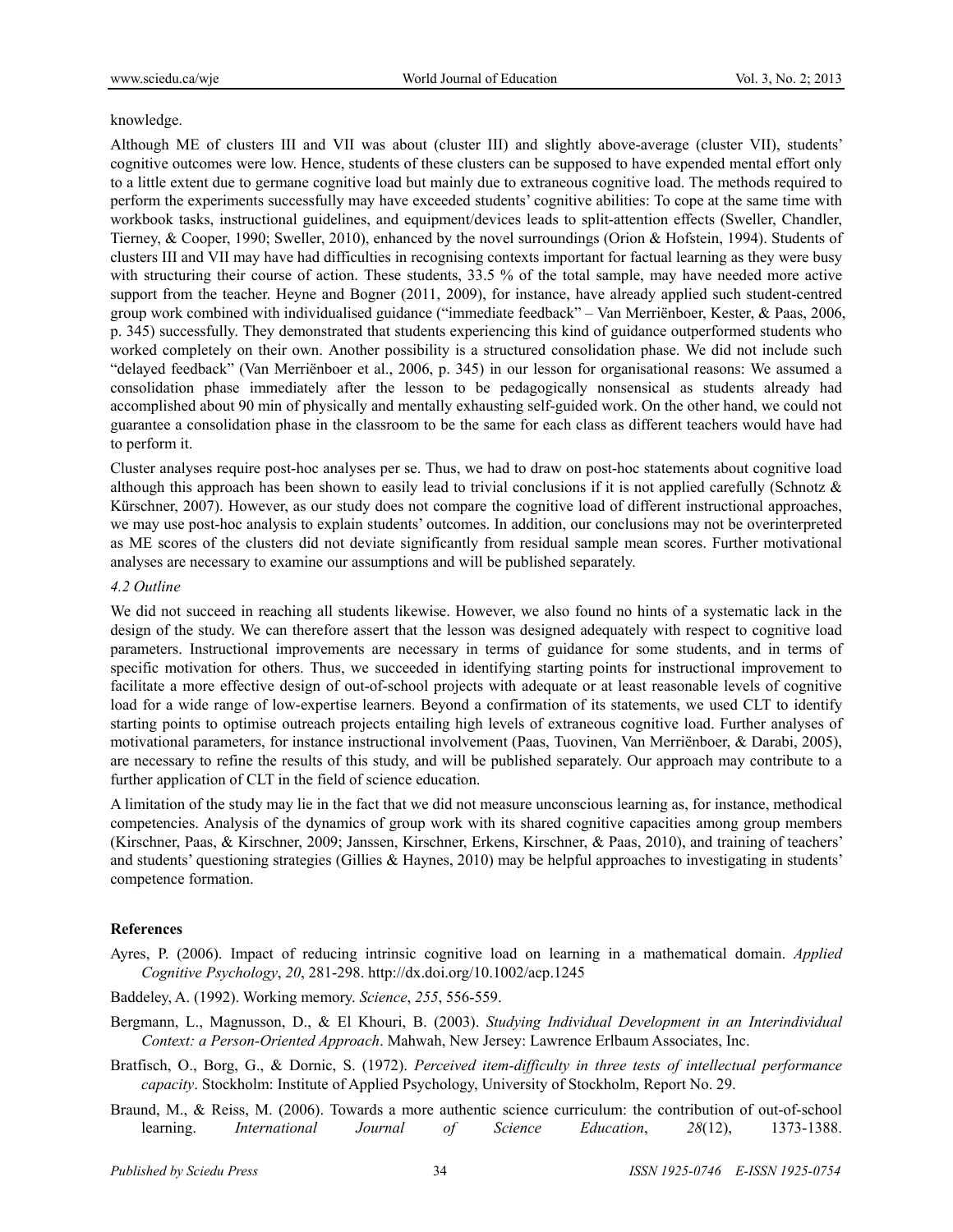http://dx.doi.org/10.1080/09500690500498419

- Chambers 21st Century Dictionary. http://www.chambersharrap.co.uk/chambers/features/chref/chref.py/main Chambers Publishers Ltd, (Last access April 2011).
- Chandler, P., & Sweller, J. (1991). Cognitive load theory and the format of instruction. *Cognition and Instruction*, *8*(3), 293-332. http://dx.doi.org/10.1207/s1532690xci0804\_2
- Ciani, K., Summers, J., Easter, M., & Sheldon, K. (2008). Collaborative learning and positive experiences: does letting students choose their own group matter? *Educational Psychology*, *28*(6), 627-641.
- de Jong, T. (2010). Cognitive load theory, educational research, and instructional design: some food for thought. *Instructional Science*, *38*(2), 105-134. http://dx.doi.org/10.1007/s11251-009-9110-0
- Gillies, R., & Haynes, M. (2011). Increasing explanatory behaviour, problem-solving, and reasoning within classes using cooperative group work. *Instructional Science*, *3*, 349-366. http://dx.doi.org/10.1007/s11251-010-9130-9
- Gopher, D., & Braune, R. (1984). On the psychophysics of workload: Why bother with subjective measures? *Human Factors*, *26*(5), 519-532. Retrieved from http://hfs.sagepub.com/content/26/5/519
- Heyne, T., & Bogner, F. (2009). Strengthening resistance self-efficacy: influence of teaching approaches and gender on different consumption groups. *Journal of Drug Education 39*(4), 439-457. Retrieved from http://baywood.metapress.com/openurl.asp?genre=article&id=doi:10.2190/DE.39.4.f
- Heyne, T., & Bogner, F. (2011). Guided learning at workstations about drug-prevention with low achievers in health education. *Journal of Drug Education, 3*(1), 1-12.
- Hofstein, A., & Rosenfeld, S. (1996). Bridging the gap between formal and informal science learning. *Studies in Science Education*, *28*, 87-112. http://dx.doi.org/10.1080/03057269608560085
- Janssen, J., Kirschner, F., Erkens, G., Kirschner, P., & Paas, F. (2010). Making the black box of collaborative learning transparent: combining process-oriented and cognitive load approaches. *Educational Psychology Review*, *22*, 139-154. http://dx.doi.org/10.1007/s10648-010-9131-x
- Kalyuga, S., Chandler, P., Tuovinen, J., & Sweller, J. (2001). When problem solving is superior to studying worked examples. *Journal of Educational Psychology*, *93*(3), 579-588. http://dx.doi.org/10.1037/0022-0663.93.3.579
- Kalyuga, S., Ayres, P., Chandler, P., & Sweller, J. (2003). The expertise reversal effect. *Educational Psychologist*, *38*, 23-31. http://dx.doi.org/10.1207/S15326985EP3801\_4
- Kirschner, P., Sweller, J., & Clark, R. (2006). Why minimal guidance during instruction does not work: an analysis of the failure of constructivist, discovery, problem-based, experiental, and inquiry-based teaching. *Educational Psychologist*, *41*(2), 75-86.
- Kirschner, F., Paas, F., & Kirschner, P. (2009). Individual and group-based learning from complex cognitive tasks: effects on retention and transfer efficiency. *Computers in Human Behavior*, *25*, 306-314. http://dx.doi.org/10.1016/j.chb.2008.12.008
- Meissner, B., & Bogner, F. (2011). Enriching Students' Education Using Interactive Workstations at a Salt Mine Turned Science Center. *Journal of Chemical Education*, *88*(4), 510-515. http://dx.doi.org/10.1021/ed1006103
- Meissner, B., & Bogner, F. (2013). Science teaching based on cognitive load theory: Engaged students, but cognitive deficiencies. *Studies in Educational Evaluation, 38*(3-4), 127-134. http://dx.doi.org/10.1016/j.stueduc.2012.10.002
- Moreno, R. (2010). Cognitive load theory: more food for thought. *Instructional Science*, *38*(2), 135-141. http://dx.doi.org/10.1007/s11251-009-9122-9
- Orion, N., & Hofstein, A. (1994). Factors that influence learning during a scientific field trip in a natural environment. *Journal of Research in Science Teaching*, *31*(10), 1097-1119. http://dx.doi.org/10.1002/tea.3660311005
- Ozcinar, Z. (2009). The topic of instructional design in research journals: a citation analysis for the years 1980-2008. *Australasian Journal of Educational Technology*, *25*, 559-580. Retrieved from http://www.ascilite.org.au/ajet/ajet25/ozcinar.html
- Paas, F. (1992). Training strategies for attaining transfer of problem-solving skill in statistics: a cognitive-load approach. *Journal of Educational Psychology*, *84*(4), 429-434. http://dx.doi.org/10.1037/0022-0663.84.4.429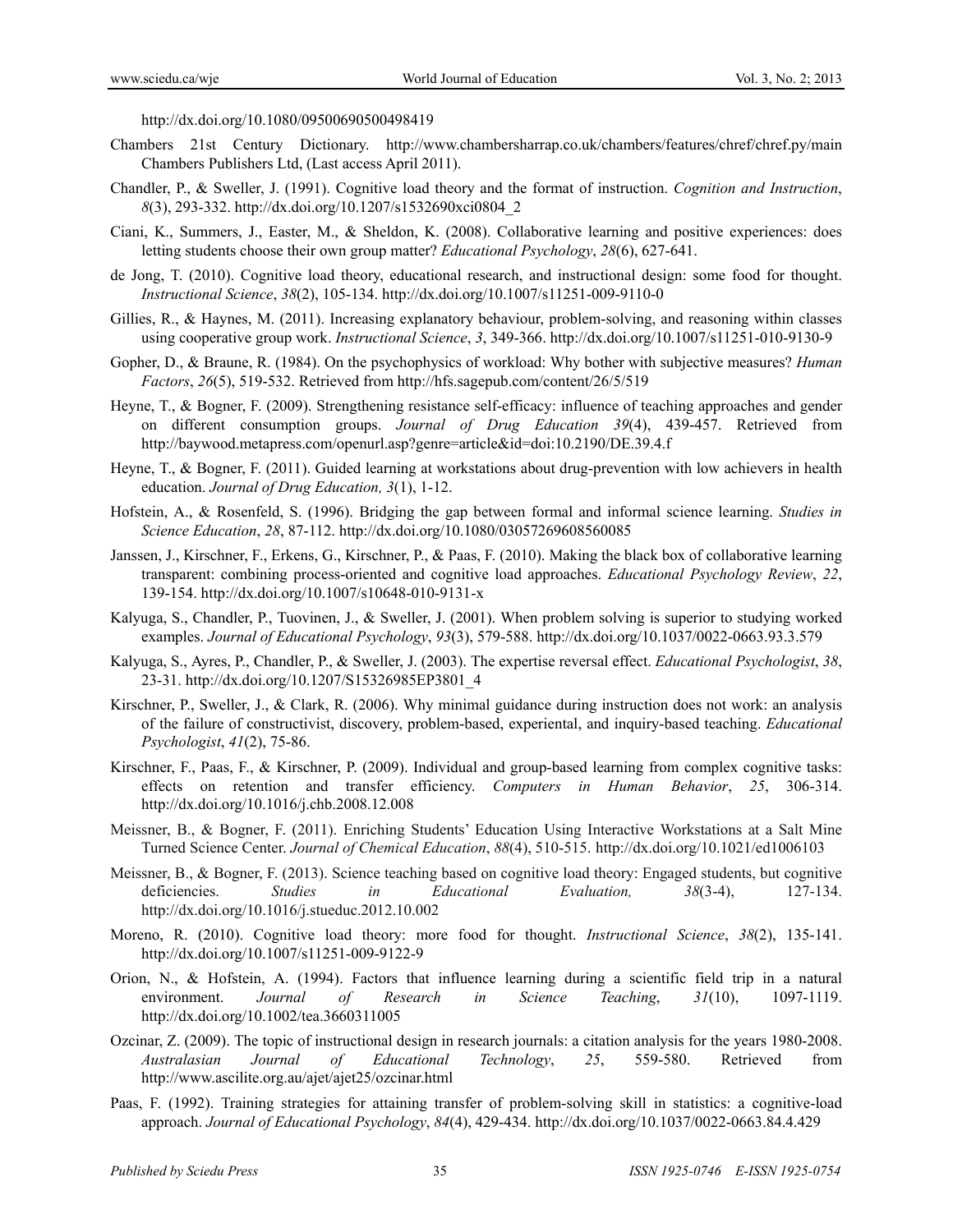- Paas, F., & Van Merriënboer, J. (1993). The efficiency of instructional conditions: An approach to combine mental effort and performance measures. *Human Factors*, *35*(4), 737-743. URL: http://hfs.sagepub.com/content/35/4/737.short
- Paas, F., & Van Merriënboer, J. (1994). Variability of worked examples and transfer of geometrical problem-solving skills: a cognitive-load approach. *Journal of Educational Psychology*, *86*(1), 122-133. http://dx.doi.org/10.1037/0022-0663.86.1.122
- Paas, F., Van Merriënboer, J., & Adam, J. (1994). Measurement of cognitive load in instructional research. *Perceptual and Motor Skills*, *79*, 419-430. http://dx.doi.org/10.2466/pms.1994.79.1.419
- Paas, F., Tuovinen, J., Van Merriënboer, J., & Darabi, A. (2005). A motivational perspective on the relation between mental effort and performance: optimizing learner involvment in instruction. *Educational Technology Research and Development*, *53*(3), 25-34.
- Paas, F., Van Gog, T., & Sweller, J. (2010). Cognitive load theory: new conceptualizations, specifications, and integrated research perspectives. *Educational Psychology Review*, *22*, 115-121. http://dx.doi.org/10.1007/s10648-010-9133-8
- Pollock, E., Chandler, P., & Sweller, J. (2002). Assimilating complex information. *Learning and Instruction*, *12*, 61-86. http://dx.doi.org/10.1016/S0959-4752(01)00016-0
- Reeve, J. (1996). *Motivating others nurturing inner motivational resources*. Needham Heights, Massachusetts: Allyn & Bacon, (pp. 19-38 & 170-175 & 201-216).
- Ryan, R., & Deci, E. (2000). Intrinsic and extrinsic motivations: classic definitions and new directions. *Contemporary Educational Psychology*, *25*, 54-67. http://dx.doi.org/10.1006/ceps.1999.1020
- Scharfenberg, F.-J., Bogner, F., & Klautke, S. (2006). The suitability of external control-groups for empirical control purposes: a cautionary story in science education research. *Electronic Journal of Science Education*, *11*(1), 22-36. Retrieved from http://ejse.southwestern.edu/article/view/7749/5516
- Scharfenberg, F.-J., Bogner, F., & Klautke, S. (2007). Learning in a gene technology laboratory with educational focus - results of a teaching unit with authentic experiments. *Biochemistry and Molecular Biology Education*, *35*(1), 28-39. http://dx.doi.org/10.1002/bmb.1
- Schnotz, W. (2010). Reanalyzing the expertise reversal effect. *Instructional Science*, *38*(3), 315-323. http://dx.doi.org/10.1007/s11251-009-9104-y
- Schnotz, W., & Kürschner, C. (2007). A reconsideration of cognitive load theory. *Educational Psychology Review*, *19*, 469-508. http://dx.doi.org/10.1007/s10648-007-9053-4
- Sweller, J. (2004). Instructional design consequences of an analogy between evolution by natural selection and human cognitive architecture. *Instructional Science*, *32*, 9-31. http://dx.doi.org/10.1023/B:TRUC.0000021808.72598.4d
- Sweller, J. (2010). Element interactivity and intrinsic, extraneous, and germane cognitive load. *Educational Psychology Review*, *22*, 123-138. http://dx.doi.org/10.1007/s10648-010-9128-5
- Sweller, J., & Chandler, P. (1991). Evidence for cognitive load theory. *Cognition and Instruction*, *8*(4), 351-362. http://dx.doi.org/10.1207/s1532690xci0804\_5
- Sweller, J., Chandler, P., Tierney, P., & Cooper, M. (1990). Cognitive load as a factor in the structuring of technical material. *Journal of Experimental Psychology: General*, *119*, 176-192. http://dx.doi.org/10.1037/0096-3445.119.2.176
- Sweller, J., Van Merriënboer, J., & Paas, F. (1998). Cognitive architecture and instructional design. *Educational Psychology Review*, *10*(3), 251-296. http://dx.doi.org/10.1023/A:1022193728205
- Van Gog, T., & Paas, F. (2008). Instructional efficiency: revisiting the original construct in educational research. *Educational Psychologist*, *43*(1), 16-26. http://dx.doi.org/10.1080/00461520701756248
- Van Merriënboer, J., Jelsma, O., & Paas, F. (1992). Training for reflective expertise: a four-component instructional design model for complex cognitive skills. *Educational Technology: Research and Development*, *40*(2), 23-43. http://dx.doi.org/10.1007/BF02297047
- Van Merriënboer, J., Clark, R., & de Croock, M. (2002). Blueprints for complex learning: The 4C/ID-Model. *Educational Technology, Research, & Development*, *50*(2), 39-64. http://dx.doi.org/10.1007/BF02504993